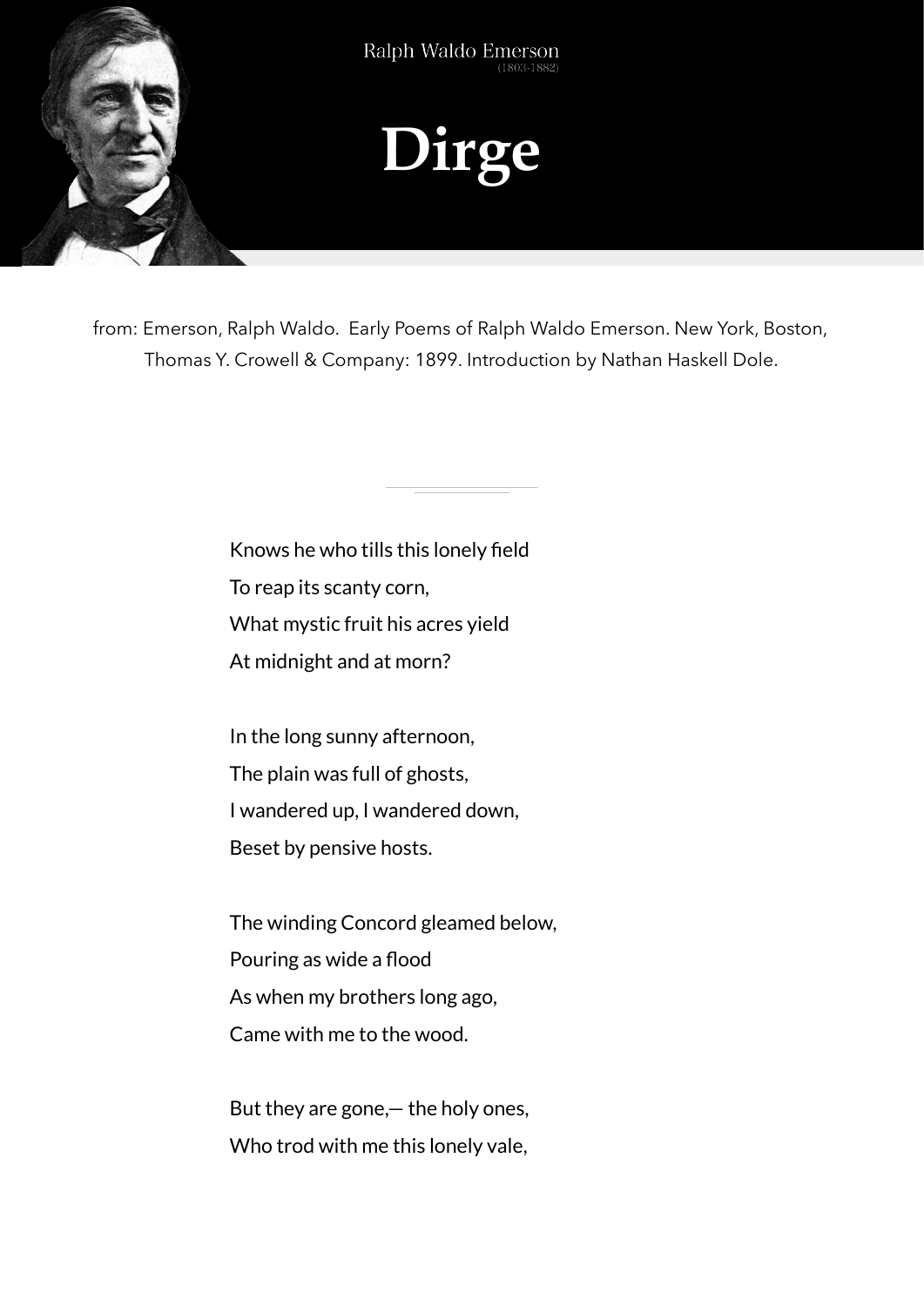The strong, star-bright companions Are silent, low, and pale.

My good, my noble, in their prime, Who made this world the feast it was, Who learned with me the lore of time, Who loved this dwelling-place.

They took this valley for their toy, They played with it in every mood, A cell for prayer, a hall for joy, They treated nature as they would.

They colored the horizon round, Stars flamed and faded as they bade, All echoes hearkened for their sound, They made the woodlands glad or mad.

I touch this flower of silken leaf Which once our childhood knew Its soft leaves wound me with a grief Whose balsam never grew.

Hearken to yon pine warbler Singing aloft in the tree; Hearest thou, O traveller! What he singeth to me?